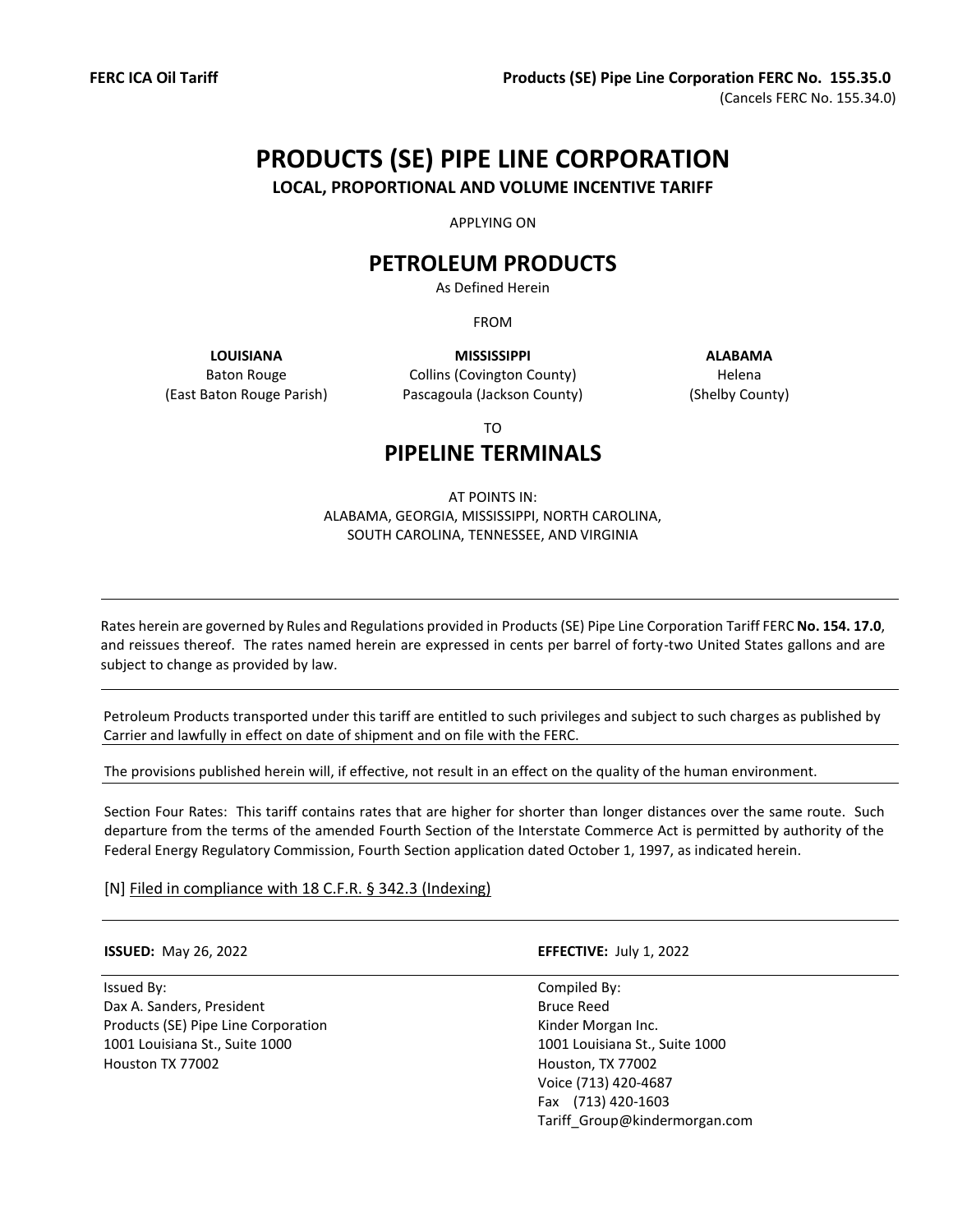#### **ITEM 10 - TABLE OF LOCAL RATES**

#### (Rates in cents per Barrel)

#### **All rates in this item are [W] [I][U] increased unchanged , except as noted.**

|                                                      | <b>FROM</b>                                    |                                    |                                      |
|------------------------------------------------------|------------------------------------------------|------------------------------------|--------------------------------------|
| To                                                   | 1) Baton Rouge, LA<br>East Baton Rouge Parish) | Pascagoula, MS<br>(Jackson County) | Collins, MS<br>(Covington<br>County) |
| Athens, GA (Clarke County)                           | $\circled{2}$<br>121.23                        | $\circled{2}$<br>121.23            | $^{\circledR}$<br>106.22             |
| Atlanta (Doraville), GA (DeKalb County)              | 125.92                                         | 125.92                             | 110.90                               |
| Atlanta (Chattahoochee), GA (Fulton County)          | 125.92                                         | 125.92                             | 110.90                               |
| $\circled{3}$<br>Atlanta (Hartsfield Airport), GA    | 146.71                                         | 146.71                             | 132.86                               |
| Belton, SC (Anderson County)                         | $\circled{2}$<br>125.30                        | $\circled{2}$<br>125.30            | ②<br>110.33                          |
| Birmingham, AL (Jefferson County)                    | 104.16                                         | 104.16                             | 89.22                                |
| Bremen, GA (Haralson County)                         | 125.09                                         | 125.09                             | 110.08                               |
| Charlotte, NC (Mecklenburg County)                   | 144.22                                         | 144.22                             | 129.25                               |
| <b>Charlotte (Douglas Airport), NC</b><br>$(3)$      | 165.12                                         | 165.12                             | 150.91                               |
| Chattanooga, TN (Hamilton County)                    | 147.18                                         | 147.18                             | 132.19                               |
| Cockpit Point, VA (Prince William County)            | 169.82                                         | 169.82                             | 154.84                               |
| Collins, MS (Covington County)                       | 68.66                                          | $\circledcirc$<br>69.76            | -------                              |
| Columbus, GA (Muscogee County)                       | 131.59                                         | 131.59                             | 116.51                               |
| Dulles International Airport, VA $(3)(5)$            | 174.79                                         | 174.79                             | 160.38                               |
| Fredericksburg, VA (Spotsylvania County)             | 169.82                                         | 169.82                             | 154.84                               |
| Greensboro, NC (Guilford County)                     | 150.66                                         | 150.66                             | 135.70                               |
| Hartwell, GA (Hart County)                           | 135.08                                         | 135.08                             | 120.10                               |
| Knoxville, TN (Knox County)                          | 154.14                                         | 154.14                             | 139.12                               |
| Kola, MS (Covington County)                          |                                                | $^{\circledR}$<br>69.76            | -------                              |
| Lockhart, MS (Lauderdale County)                     | 89.19                                          | ④<br>89.19                         | ④<br>74.13                           |
| Macon, GA (Bibb County)                              | 134.78                                         | 134.78                             | 119.77                               |
| Meridian, MS (Lauderdale County)                     | 82.12                                          | ④<br>82.12                         | ④<br>67.11                           |
| Montgomery, AL (Montgomery County)                   | 130.29                                         | 130.29                             | 115.32                               |
| Moundville, AL (Hale County)                         | 99.45                                          | 99.45                              | 84.46                                |
| Oxford, AL (Calhoun County)                          | 116.76                                         | 116.76                             | 100.85                               |
| Richmond, VA (Chesterfield County)                   | 160.66                                         | 160.66                             | 145.69                               |
| Roanoke, VA (Roanoke County)                         | 167.11                                         | 167.11                             | 152.10                               |
| Ronald Reagan Washington National Airport, VA<br>③ ⑤ | 185.57                                         | 185.57                             | 171.20                               |
| Spartanburg, SC (Spartanburg County)                 | 139.75                                         | 139.75                             | 124.77                               |
| Newington, VA (Fairfax County)                       | 169.82                                         | 169.82                             | 154.84                               |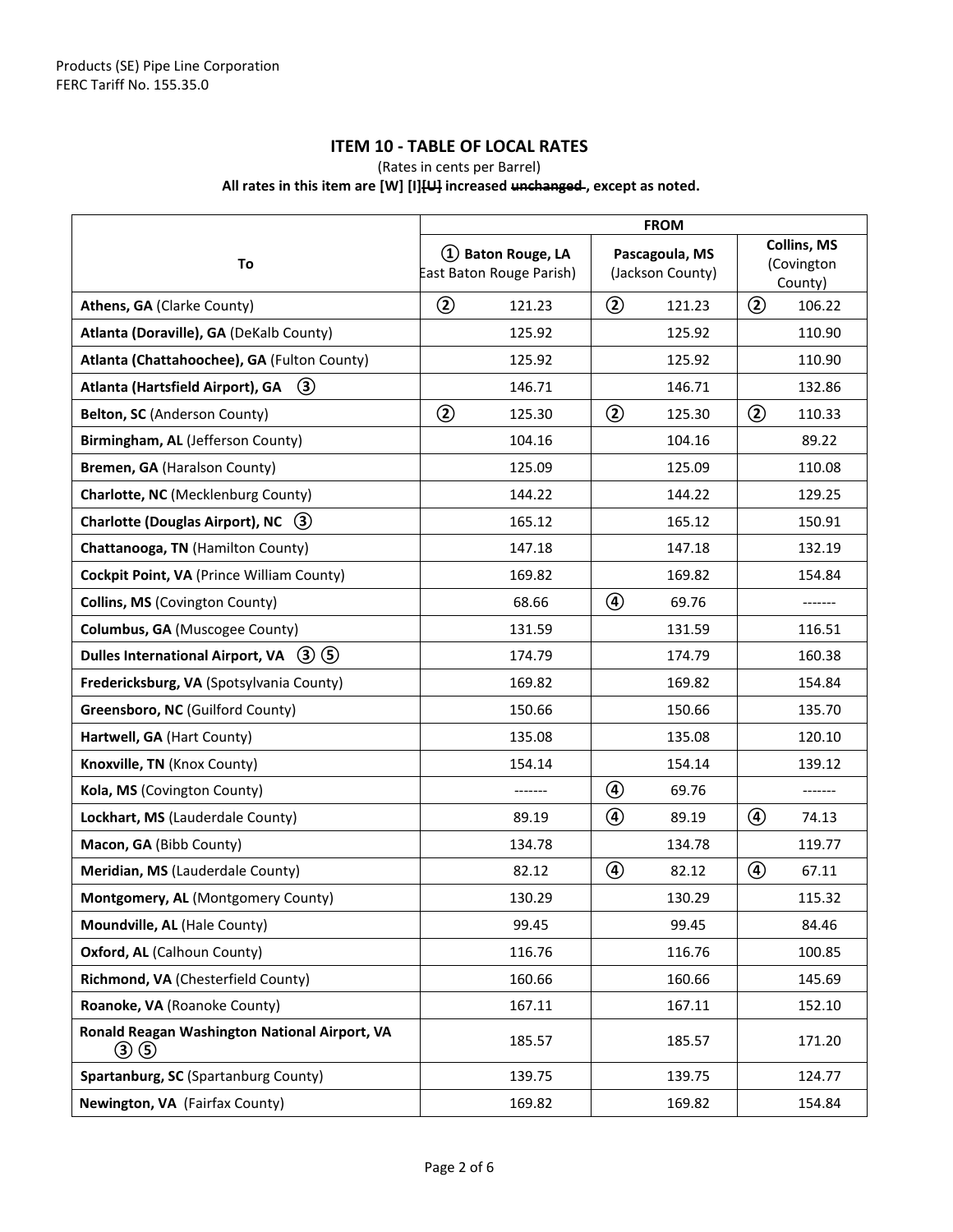#### **ITEM 20 - TABLE OF PROPORTIONAL RATES**

(Rates in cents per Barrel)

#### **All rates in this item are [W] [I][U] increased unchanged, except as noted.**

| To                                                                                                      | From                                                                                            | Rate          |        |
|---------------------------------------------------------------------------------------------------------|-------------------------------------------------------------------------------------------------|---------------|--------|
| Montgomery, AL<br>(Montgomery County)                                                                   | Helena, AL<br>(Shelby County)<br>For volumes originating on<br><b>Colonial Pipeline Company</b> | (6)(8)        | 78.38  |
| Atlanta (Doraville), GA<br>(DeKalb County)                                                              |                                                                                                 | $^\copyright$ | 115.37 |
| <b>Belton, SC</b><br>(Anderson County)                                                                  | <b>Baton Rouge, LA</b><br>(East Baton Rouge Parish)                                             | $^\copyright$ | 118.07 |
| Birmingham, AL<br>(Jefferson County)                                                                    | For volumes originating on                                                                      | $\circledast$ | 93.02  |
| Charlotte, NC<br>(Mecklenburg County)                                                                   | <b>Marathon Pipe Line LLC</b><br>At Garyville, LA<br>(St. John the Baptist Parish)              | 6             | 132.61 |
| Greensboro, NC<br>(Guilford County)                                                                     |                                                                                                 | 6             | 138.05 |
| Macon, GA<br>(Bibb County)                                                                              |                                                                                                 | 6             | 122.17 |
| Greensboro, NC<br>(3)<br>(Guilford County)                                                              | <b>Baton Rouge, LA</b><br>(E. Baton Rouge Parish)                                               |               | 115.26 |
| For volumes destined to<br>Piedmont Triad International<br>Airport<br>Transported via tank truck. $(7)$ | Pascagoula, MS<br>(Jackson County)                                                              |               | 115.26 |
|                                                                                                         | <b>Collins, MS</b><br>(Covington County)                                                        |               | 99.92  |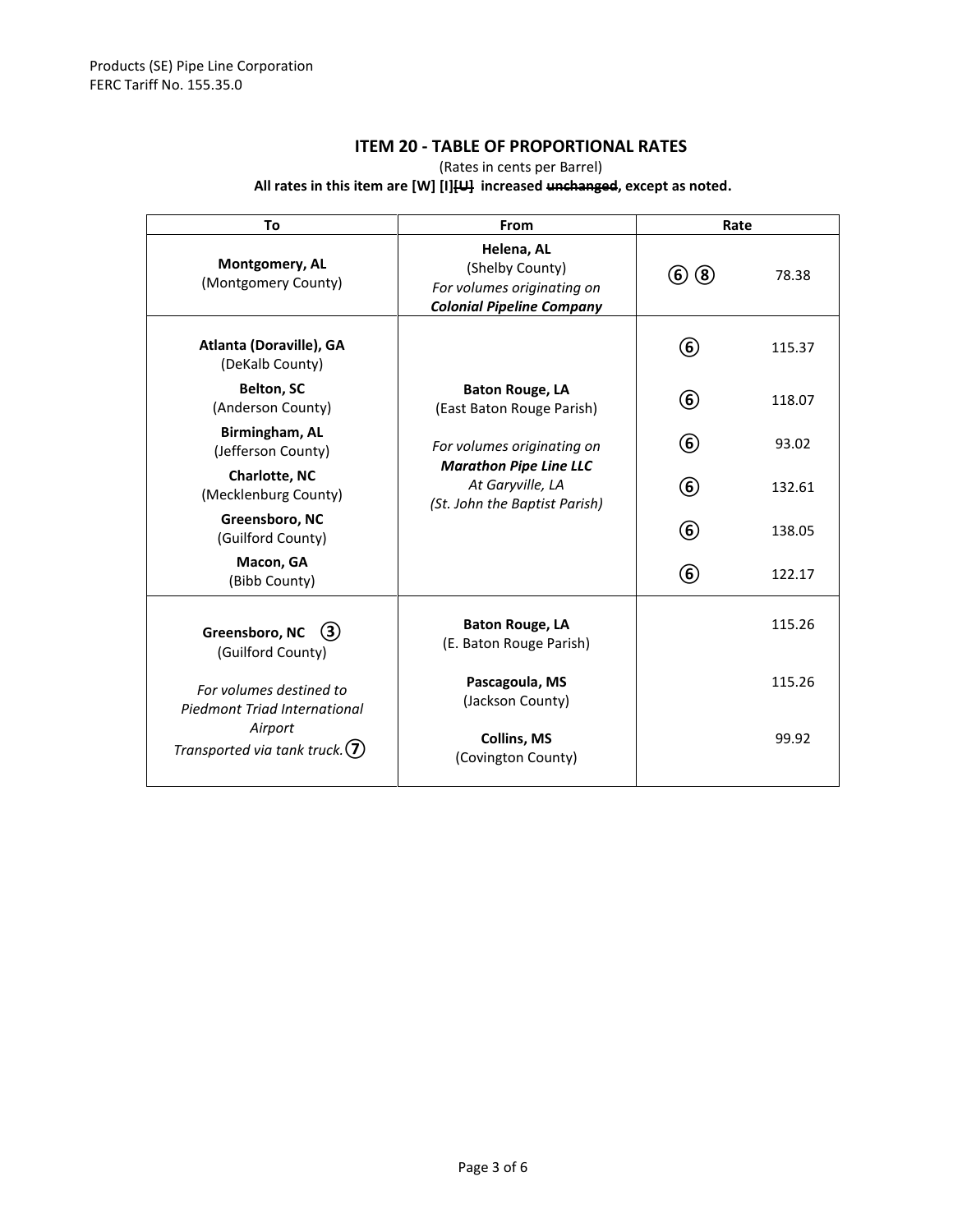#### **ITEM 30 - RATES AND CHARGES FOR MOVEMENTS THROUGH SHIPPER IN-TRANSIT STORAGE**

Applicable rates and charges from Shipper in-transit storage location to final Destination shall be the sum of the following:

- (1) Injection Charge **[U]** 1.0 cent per Barrel, the provisions of which do not apply to Origin locations.
- (2) Transportation Rate The difference between the rates, Origin to in-transit storage location and Origin to final Destination, in effect at the time shipments reenter Carrier's System.

The provisions of the above injection charge and transportation rate do not apply to movements under proportional rates. It being impracticable to maintain the absolute identity of Petroleum Products stopped intransit; reasonable substitution of Barrels of the same kind of commodity shall be permitted.

Volume deduction (Item 110.3 of Carrier's Rules and Regulations Tariff) will not apply to volumes reentering Carrier's System from in-transit tankage provided by Shipper.

#### **ITEM 40 - RECEIVING CHARGES FOR SHIPMENTS**

In addition to trunkline rates from Baton Rouge, LA to Destination, all Petroleum Products accepted for transportation at Dock Station, Baton Rouge, LA will be subject to the following receiving charge:

- (1) **[U]** 5.0 cents per Barrel for all Petroleum Products excluding aviation kerosene, which are offered to Carrier for transportation at Carrier's Dock Station, Baton Rouge, LA.
- (2) **[U]** 1.0 cent per barrel for all aviation kerosene which is offered to Carrier for transportation at Carrier's Dock Station, Baton Rouge, LA.

(This space left blank intentionally)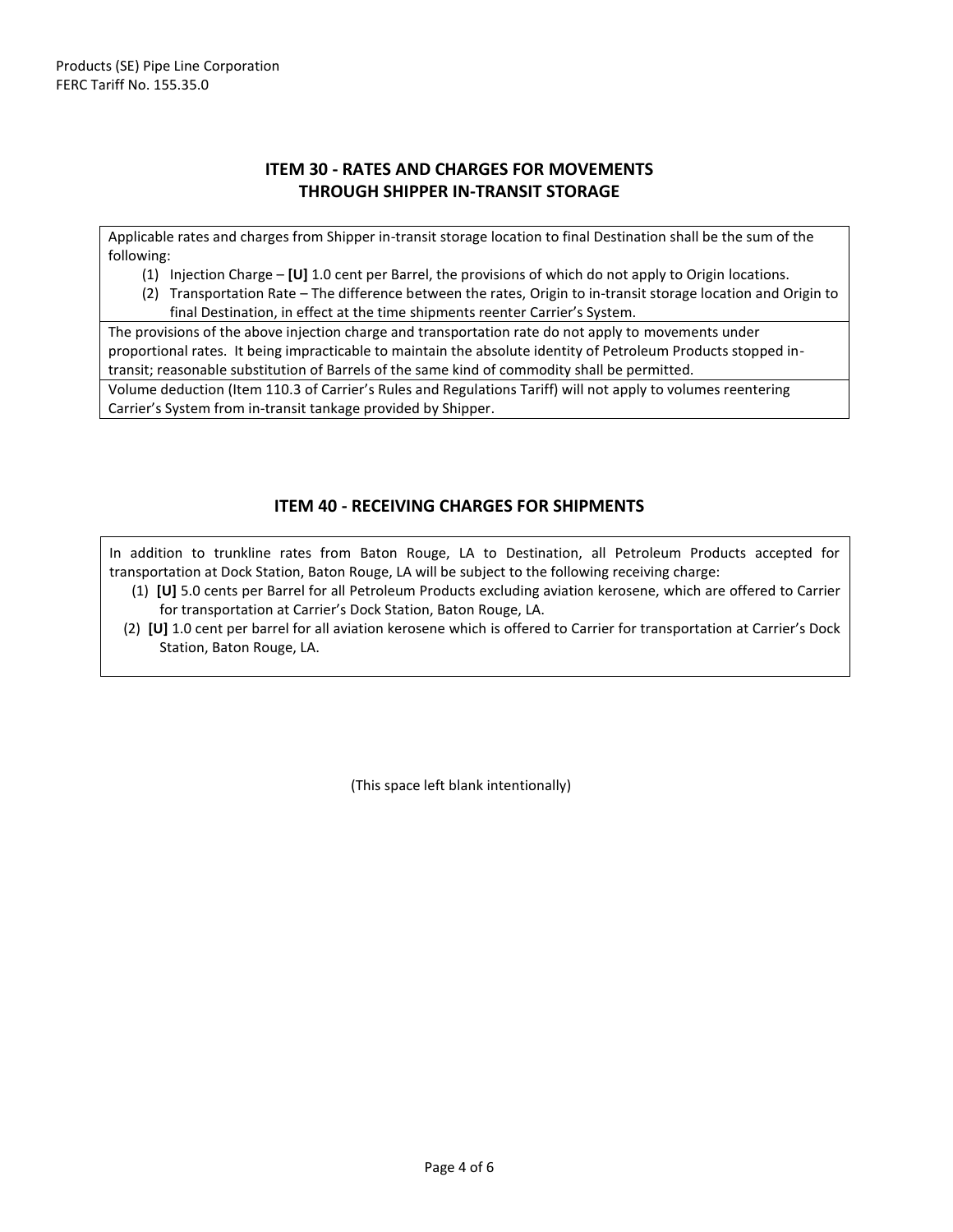#### **ITEM 50 – AIRPORT VOLUME INCENTIVE PROGRAM**

| 50.1 | <b>ELIGIBLITY</b>                                                                                                                                                                                                                                                                                                                                                                                                                                                                                                                                                                                                                                                                                           |                                                  |                       |
|------|-------------------------------------------------------------------------------------------------------------------------------------------------------------------------------------------------------------------------------------------------------------------------------------------------------------------------------------------------------------------------------------------------------------------------------------------------------------------------------------------------------------------------------------------------------------------------------------------------------------------------------------------------------------------------------------------------------------|--------------------------------------------------|-----------------------|
|      | Carrier's Airport Volume Incentive Program (VIP) incentive rates shall be available to all Shippers who<br>deliver a minimum volume of 200,000 barrels of aviation kerosene from Baton Rouge LA, Pascagoula or<br>Collins MS to airports listed in Item 50.4 below within the Program Period. Shipper shall be eligible for<br>the incentive rates, as specified in Item 50.4(2) below, on volumes of aviation kerosene delivered in<br>excess of the minimum volume.                                                                                                                                                                                                                                       |                                                  |                       |
| 50.2 | In addition to the VIP reflected in Item 50.1, if an existing Shipper delivers aviation kerosene barrels into the<br>Atlanta Hartsfield Airport that exceed their 2021 Monthly Average Volume by 20% ("Volume Threshold")<br>during the term as reflected in Item 50.3, they will receive an additional 25 cents per barrel discount, as<br>specified in this Item 50.5 (2). The discount will apply only to the barrels delivered that exceed their Volume<br>Threshold. A Shippers' 2021 Monthly Average Volume shall equal the total barrels of aviation kerosene<br>delivered to the Atlanta Hartsfield Airport by Shipper during the six month period May 2021 through October<br>2021 divided by six. |                                                  |                       |
| 50.3 | <b>TERM</b><br>The VIP and the additional volume discount in Item 50.2 expires December 31, 2022 unless otherwise<br>amended, extended or cancelled.                                                                                                                                                                                                                                                                                                                                                                                                                                                                                                                                                        |                                                  |                       |
| 50.4 | AIRPORT VOLUME INCENTIVE PROGRAM<br>(1) Applicable Origins for the VIP are:<br>a. Baton Rouge LA;<br>b. Pascagoula, MS<br>c. Collins MS                                                                                                                                                                                                                                                                                                                                                                                                                                                                                                                                                                     |                                                  |                       |
|      | (2) Incentive Rates:                                                                                                                                                                                                                                                                                                                                                                                                                                                                                                                                                                                                                                                                                        |                                                  |                       |
|      | <b>FROM</b>                                                                                                                                                                                                                                                                                                                                                                                                                                                                                                                                                                                                                                                                                                 | TO                                               | <b>Incentive Rate</b> |
|      | <b>Baton Rouge LA</b><br>(East Baton Rouge Parish) or Pascagoula,<br><b>MS</b>                                                                                                                                                                                                                                                                                                                                                                                                                                                                                                                                                                                                                              | Atlanta (Hartsfield Airport), GA                 | $[1]$ 137.04          |
|      | Collins MS (Covington, County)                                                                                                                                                                                                                                                                                                                                                                                                                                                                                                                                                                                                                                                                              |                                                  | $[1]$ 122.96          |
|      | <b>Baton Rouge LA</b><br>(East Baton Rouge Parish) or Pascagoula,<br>МS                                                                                                                                                                                                                                                                                                                                                                                                                                                                                                                                                                                                                                     | Charlotte (Douglas) Airport NC                   | $[1]$ 111.37          |
|      | Collins MS (Covington, County)                                                                                                                                                                                                                                                                                                                                                                                                                                                                                                                                                                                                                                                                              |                                                  | $[1]$ 98.38           |
|      | <b>Baton Rouge LA</b><br>(East Baton Rouge Parish) or Pascagoula,<br><b>MS</b>                                                                                                                                                                                                                                                                                                                                                                                                                                                                                                                                                                                                                              | Dulles International Airport, VA                 | $[1]$ 165.62          |
|      | Collins MS (Covington, County)                                                                                                                                                                                                                                                                                                                                                                                                                                                                                                                                                                                                                                                                              |                                                  | $[1]$ 150.97          |
|      | <b>Baton Rouge LA</b><br>(East Baton Rouge Parish) or Pascagoula,<br><b>MS</b>                                                                                                                                                                                                                                                                                                                                                                                                                                                                                                                                                                                                                              | Ronald Reagan Washington National<br>Airport, VA | $[1]$ 176.57          |
|      | Collins MS (Covington, County)                                                                                                                                                                                                                                                                                                                                                                                                                                                                                                                                                                                                                                                                              |                                                  | $[1]$ 161.91          |
|      | (3) The incentive rates are in cents per barrel, applicable to aviation kerosene received from applicable<br>origins and destination listed in the table.                                                                                                                                                                                                                                                                                                                                                                                                                                                                                                                                                   |                                                  |                       |